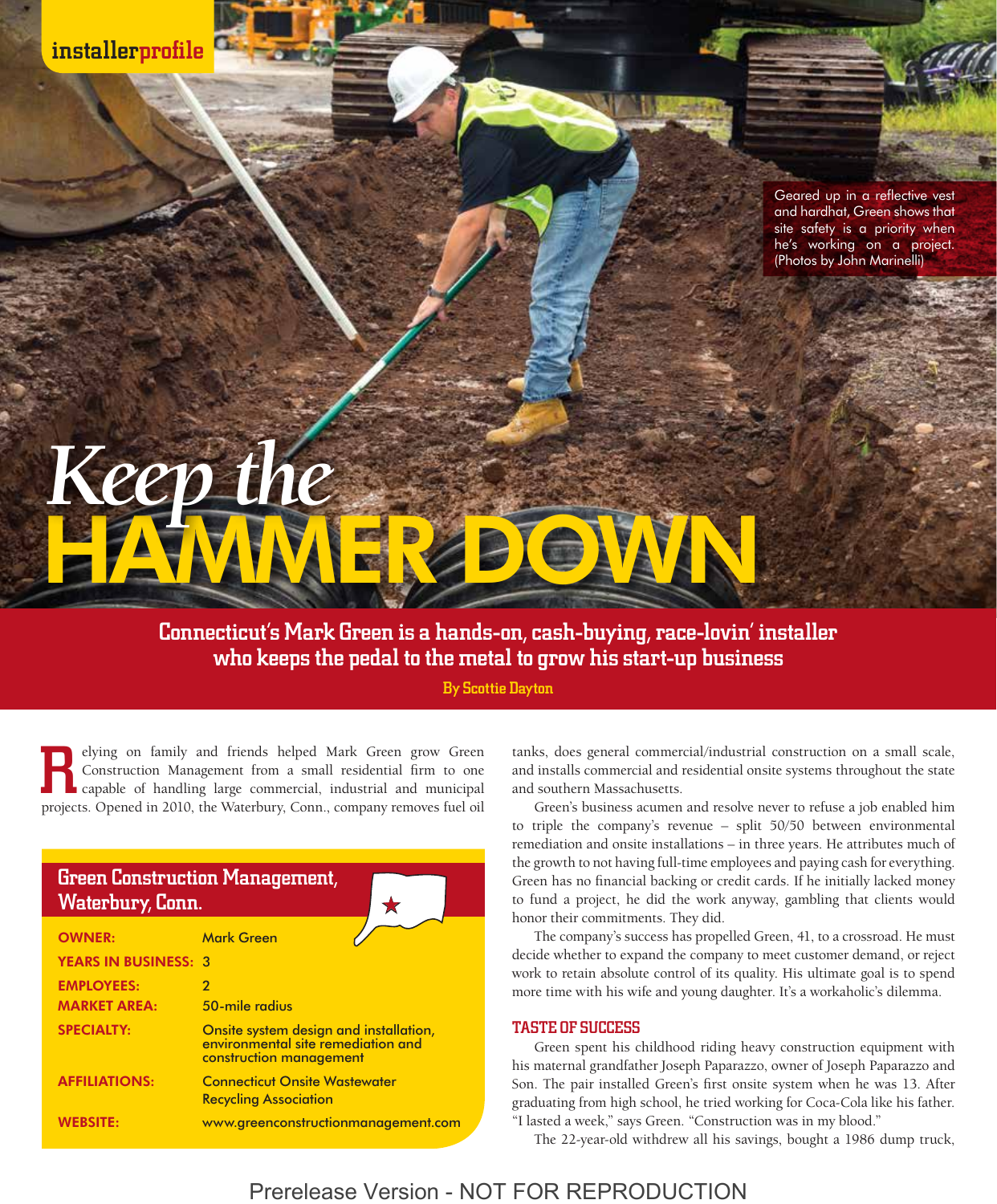

and opened Green Enterprise in 1994. Everywhere he hauled gravel, sand and contaminated soil, he found contractors needing more trucks. Green eventually rounded up 30 independent truckers, receiving a 10 percent finder's fee for each one. "I did almost \$1 million in revenue my first year," he says. "Then I began brokering trucks and paying the truckers."

"I never knock on doors. All the calls come to me, and we discuss projects over lunch. Clients trust me. I can't afford hired help screwing up a job and tarnishing my company's reputation." Mark Green

However, the success and responsibilities overwhelmed the young entrepreneur and he returned to the family business. Green married Victoria in 2001 and Kaitlyn arrived in 2003. With a family to support, he curbed his independent spirit until 2010 when the urge to strike out on his own again hit hard. "I had enough clients who believed in me to find work, but it was slow the first year," says Green.

Lacking equipment, Green found projects suitable for subcontracting to cousin James Harrison and his company, HLC Excavation and Tank Removal in Woodbury, Conn. Green functioned as project manager. Although he made a good profit, cash flow the first year remained his biggest challenge. "I refused to carry credit, yet I wanted a reputation for paying subcontractors within 30 days," he says.

ABOVE: Wayne Green uses a Spectrum LL500 laser/target (Spectra Precision) to confirm the proper height of a double row CULTEC Contactor 100 chambers at a work site. W: Mark Green's young company serves customers in a 50-mile radius around Waterbury, Conn. Here he poses on a work site with his Volvo 250 excavator in the background.

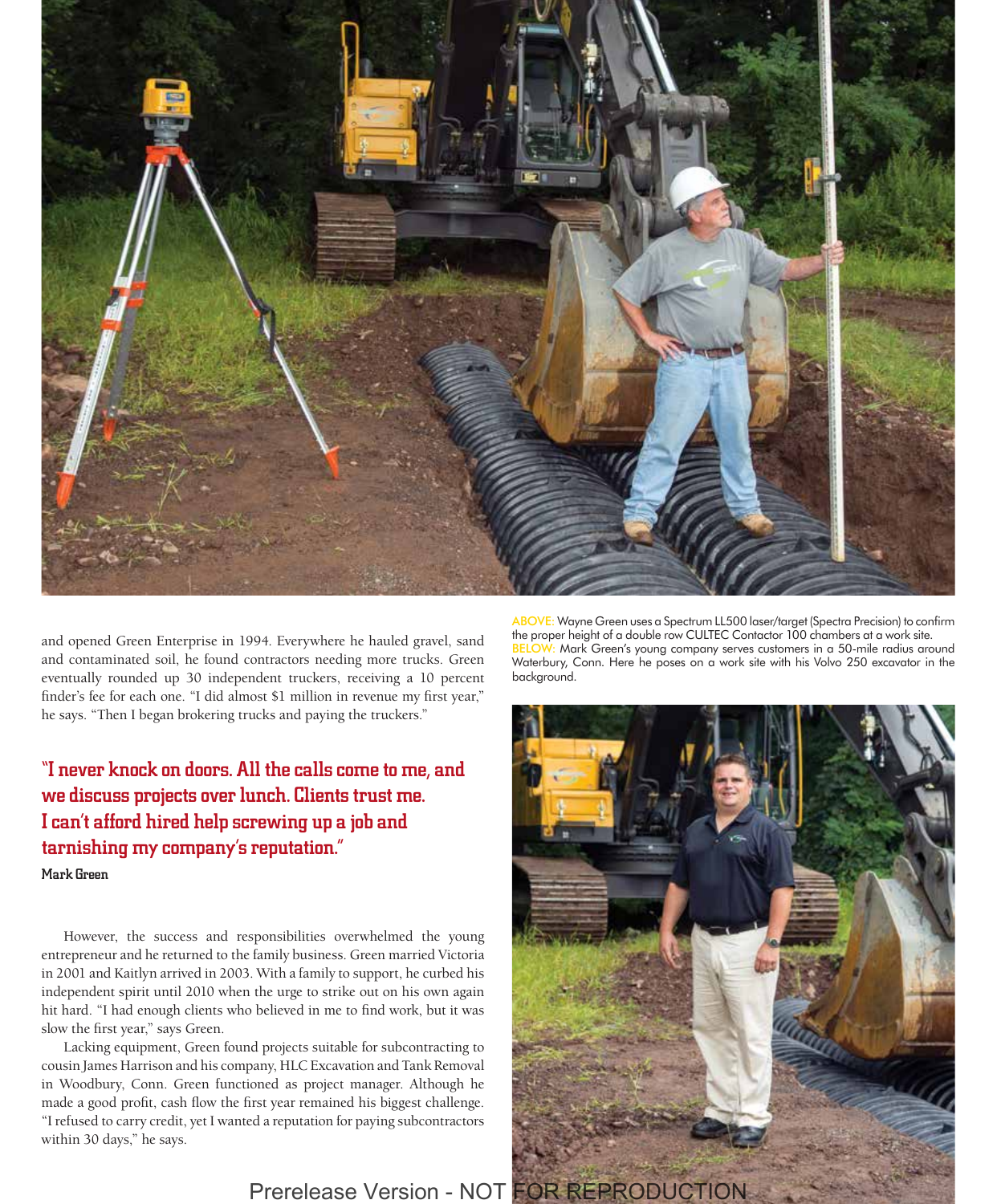Meanwhile, Wayne Green retired from Coca-Cola and joined his son in the field a few days a week. In 2011, Wayne became the company's project supervisor and the only other full-time employee besides Mark Green. "Working together has elevated our relationship," he says. "Dad has become one of my closest friends."

# GAINING A FOOTHOLD

The company's first environmental remediation job was subcontracting for GeoQuest, a full service environmental management and consulting firm in Bloomfield, Conn. GeoQuest's client had a leaking No. 2 fuel oil tank. Harrison's crew saw-cut and ripped out the asphalt, excavated the contaminated soil,

"Working together has elevated our relationship. Dad has become one of my closest friends." Mark Green

stockpiled and covered it onsite, backfilled with structural material, and restored the paving. "Once the analytical and sampling reports were in the manifest, Jimmy hauled the soil to a landfill," says Green.

GeoQuest became a regular client, enabling Green to meet more people in the environmental field. Those associations led to a six-month project at Westover Air Reserve Base in Springfield, Mass., removing 22 550- to 5,000-gallon underground fuel oil storage tanks and remediating the site. Green and Harrison's crew worked 14-hour days, slept in a hotel on base, and went home on weekends. Green hired local truckers to transport the materials.

After the second remediation, Green became bonded and began bidding on

municipal projects. He won the Town of Southington, Conn., contract to remove two underground No. 2 fuel oil storage tanks, remediate contaminated soil and install an above-ground combo concrete storage tank. "I managed the job and Jimmy's crew did the work," says Green. "During the project, I became friends with the town engineer, who gave me more tank jobs. With those two clients, the work really started rolling in."

# COMMERCIAL CLIENTS

For the first two years, Green used HLC exclusively. As the scope of projects broadened, he subcontracted Tom Dauti, owner of Dauti Masonry in Prospect, Conn., for masonry work, and Vincent Noad of R V Noad Construction in Goshen, Conn., to install municipal sewer and water mains. Green relied on Herb Holden of Herb Holden Trucking in Broad Brook,



# The race is on

Mark Green, owner of Green Construction Management in Waterbury, Conn., has been involved with modified class auto racing on asphalt tracks since his teenage years. He worked on the cars as a hobby, while his father helped on modified tours and even ran televised races. "Before marrying, I went to the local speedway once or twice a week," says Green.

After becoming a husband and father, Green abandoned his hobby for 10 years. Then his father joined the company in 2011 and reignited their love of racing. "Racing brought me closer to my father and now we're doing more things together outside of work," says Green.

Green never had the financing to become a driver, but now he enjoys sponsoring newcomers like David Gravel. The 20-year-old World of Outlaws STP Sprint Car Series competitor from Watertown drives No. 89G. "His father and I have been friends since high school," says Green. "We're proud of Dave. He was the 2008 360-Sprint Car Rookie of the Year and he's always a top-10 finisher. He'll be a national contender one day, and I'm pleased to help make his dreams come true."

> Conn., to transport equipment and supplies. "We've known each other for 20 years and work well together," he says.

> In 2013, Green bought a Volvo 250 excavator and EC35 rubber-tracked mini excavator, a Caterpillar 277 tracked skid-steer, Komatsu 380 wheel loader, and a Ford F-550 mason dump truck, and stored them in a rented garage. Father and son maintain the equipment, from oil changes to major repairs.

> The company's onsite branch installs three to five residential systems a year plus an occasional system for a restaurant. Most designs are conventional with gravelless chambers in trenches. He sometimes utilizes CULTEC chambers for the work. Then the Town of Litchfield, Conn., posted a bid for an onsite system servicing a snack shop with restrooms on Sandy Beach. Green won the contract calling for a 1,000-gallon grease interceptor, *(continued)*

Prerelease Version - NOT FOR REPRODUCTION